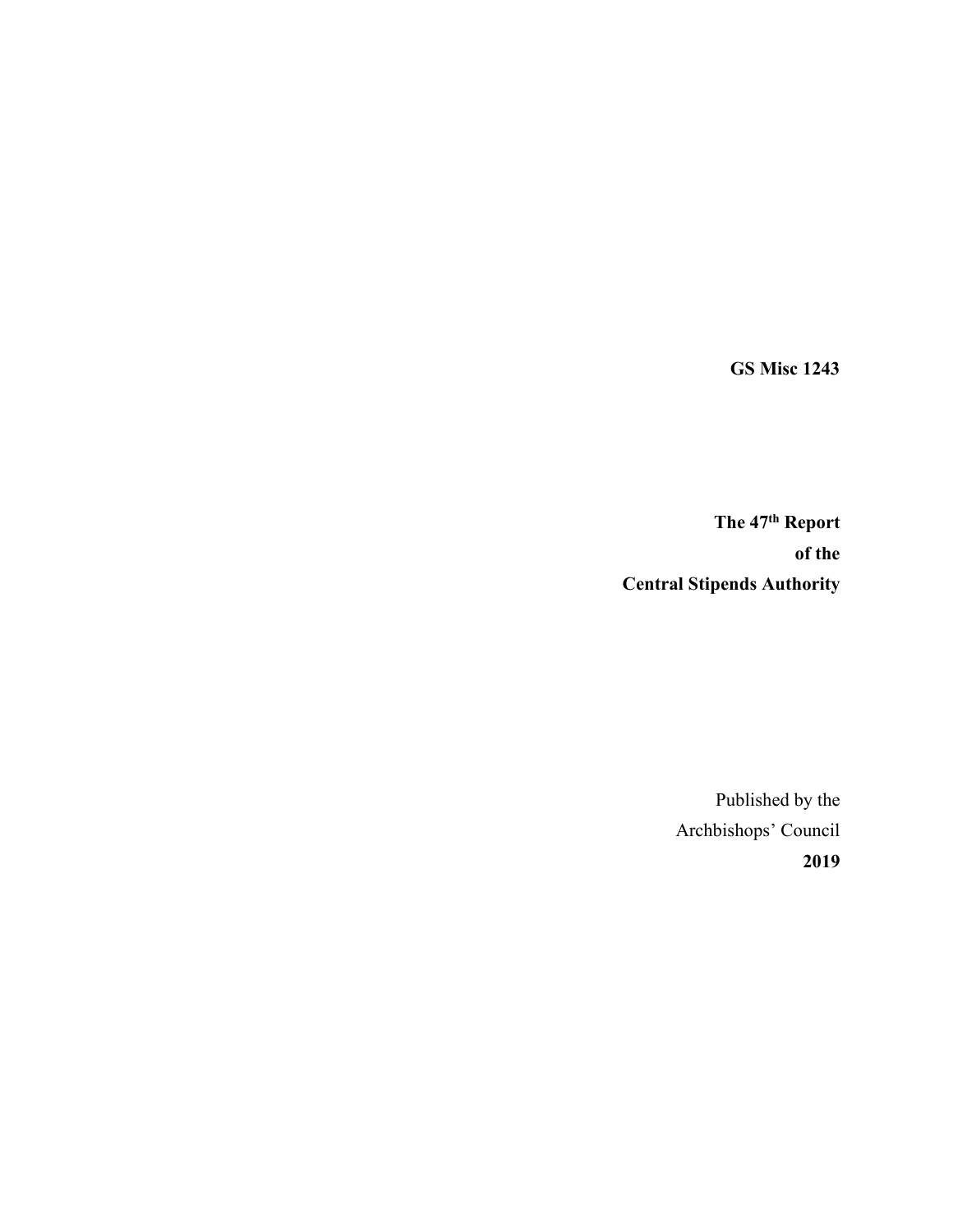# **Contents**

# *Page*

| Section 1        | The role and functions of the Central Stipends Authority (CSA) | 3  |
|------------------|----------------------------------------------------------------|----|
|                  | Section 2 Funding for stipends and pension in 2019/20          | 4  |
| Section 3        | Stipend recommendations in 2019/20                             | 5  |
| Section 4        | Diocesan stipends levels in 2019/20                            | 6  |
| <i>Section 5</i> | Diocesan Basic Stipends and Residentiary Canon Rates 2019/20   | 8  |
| Section 6        | Stipend recommendations for 2020/21                            | 9  |
| Section 7        | Stipends of dignitaries and residentiary canons                | 11 |
| Section 8        | Stipend setting process and timetable                          | 12 |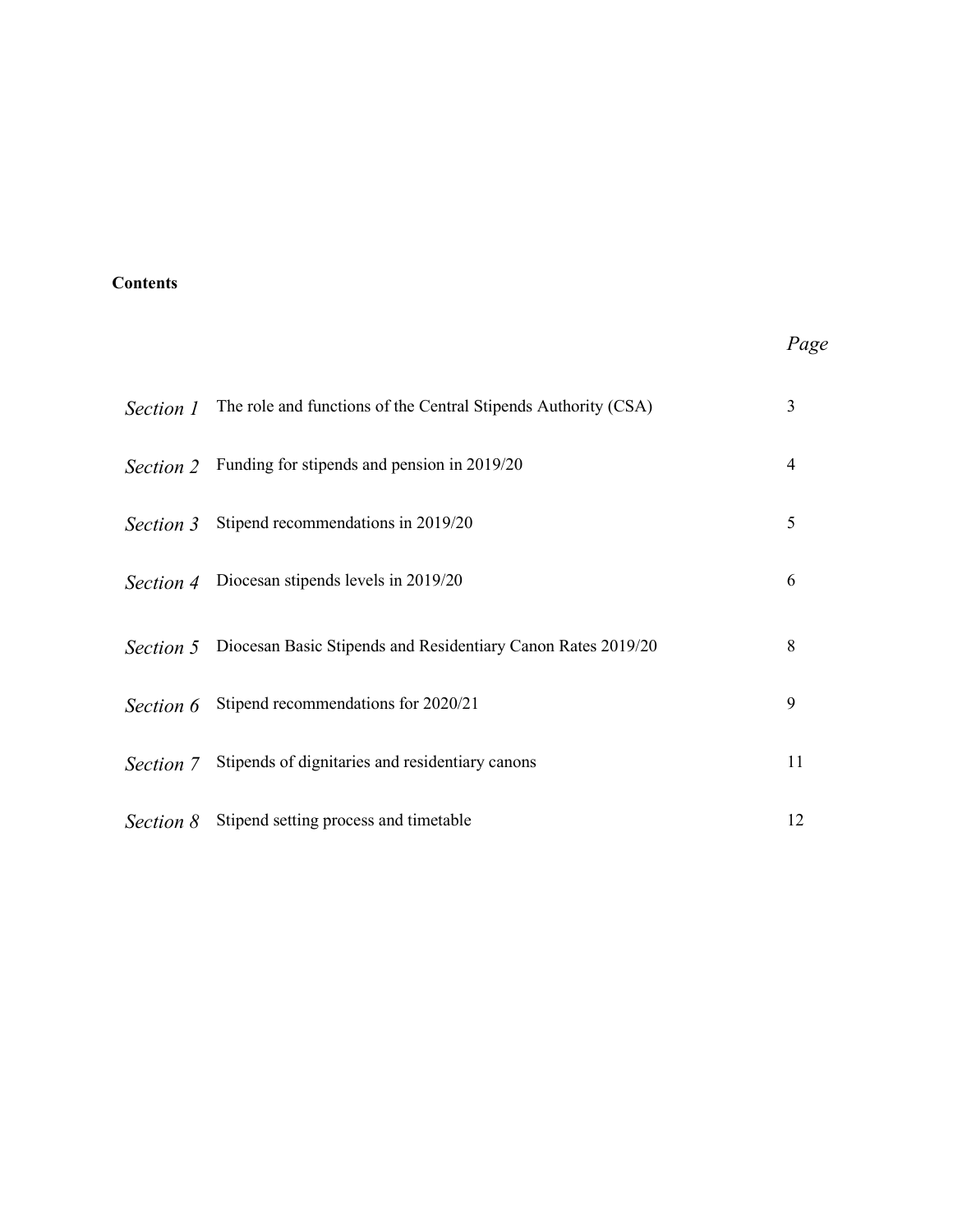## **Section 1: The role and functions of the Central Stipends Authority (CSA)**

- 1. The CSA works in partnership with dioceses and the Church Commissioners to carry out its functions. These are to: 'keep under review and recommend appropriate levels for the stipends of diocesan and suffragan bishops, deans, residentiary canons and archdeacons; establish and publish recommended forms and levels of pay for clergy, deaconesses and licensed lay workers'.[1](#page-2-0)
- 2. The basis for the CSA's recommendations is that the stipend is appropriate remuneration for the exercise of office. It is set according to the following principles:
	- (i) **Recognising** the value of clergy in their role of responsibility and supportive of national and diocesan deployment aspirations.
	- (ii) **Affordable** to dioceses and realistic, given that money for stipends comes from the giving of church members.
	- (iii)**Reasonable** when compared with objective measures, in both a national and a local context, without creating undue disparities.
	- (iv) **Flexible** so that dioceses can take into account their strategies and financial situation, in the context of local variations in the cost of living, and the circumstances of parishioners.
	- (v) **Agreed** following meaningful consultation with dioceses and discussion within a range of representative bodies.
- 3. At the request of the House of Clergy, the Archbishops' Council has agreed to carry out a review of clergy remuneration. The review is expected to report at the end of 2020.
- 4. Each year the CSA sets the following:
	- a **National Minimum Stipend (NMS)** for all clergy and licensed lay workers.
	- a **National Stipend Benchmark (NSB)** for incumbents and other clergy of incumbent status;
	- recommended stipend levels for archdeacons, bishops and cathedral clergy.
- 5. Dioceses, Cathedral Chapters, and the Church Commissioners are able to determine the stipends of individual clergy.
- 6. Under Regulation 11 of the Ecclesiastical Offices (Terms of Service) Regulations 2009, no fulltime stipendiary officeholder on common tenure should be paid at a rate below the National Minimum Stipend. Under common tenure all full-time office-holders must receive stipend, or stipend together with other income related to their office, of at least the National Minimum Stipend.
- 7. Stipends are set on the basis that accommodation is provided free of rent, water charges, repairs, insurance and Council Tax, and approved parochial expenses are fully reimbursed.
- 8. The National Minimum Stipend is also used to set the pension (see paragraph 13) and the pension contribution rate (see paragraph 17).
- 9. The CSA provides a tool to account for differentials in the regional cost of living to assist dioceses in assessing the level of diocesan stipend required for it to have a purchasing power that is reasonable in comparison to those in other dioceses.

<span id="page-2-0"></span><sup>1</sup> Central Stipend Regulation 1998 (GS1310)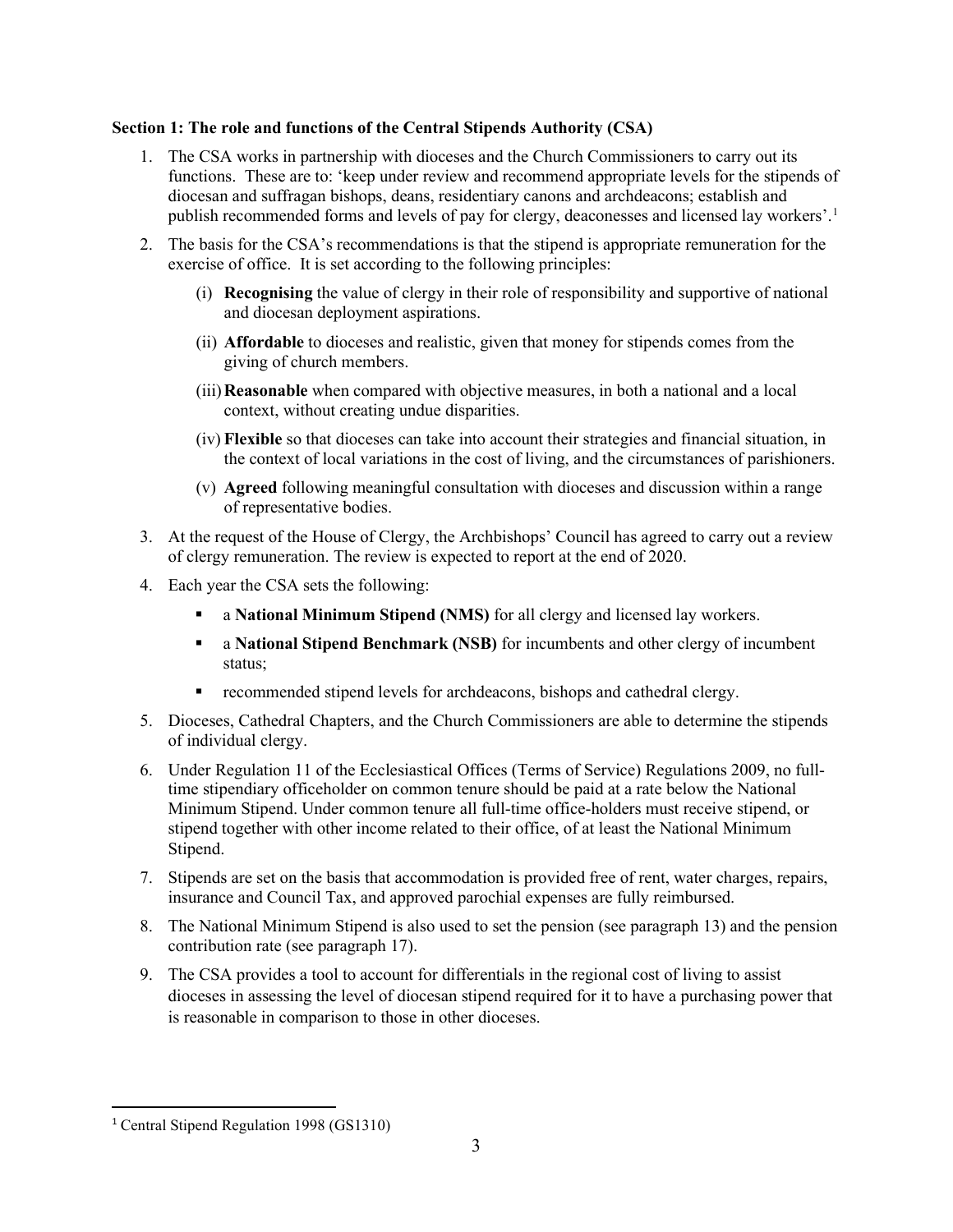10. In addition to its stipend recommendations, the CSA also provides guidance on a range of matters connected with the pay of clergy and licensed lay workers, such as parochial expenses and Council Tax.

### **Section 2: Funding for stipends and pensions 2019/20**

- 11. The 2018/19 stipends bill for all clergy and licensed lay workers on the central payroll, as at 31 August [2](#page-3-0)019, is estimated at  $£216.7m<sup>2</sup> (2018/19)$  figure was 212.7m)
- 12. This is mostly funded by dioceses and parishes through giving / parish share, investment income and DBF parochial fees. The Church Commissioners are responsible for funding the stipend costs of bishops, deans and two residentiary canons at most cathedrals which in 2019/20 is estimated to be £8.0m. Stipends for additional cathedral clergy (estimated to be £0.6m) are funded directly by the relevant cathedral Chapter.
- 13. In 2019 the Archbishops' Council expects to make Lowest Income Communities grants (LInC) of £25.4m from funds made available by the Church Commissioners. LInC was introduced in 2017 as part of the Resourcing the Future reforms alongside the Strategic Development Funding. The funding is distrusted for mission in communities with the lowest incomes. It goes to those dioceses which have the greatest number of people living in these communities. It does not go directly to parishes. Further, the Archbishops' Council expects to make available £9.7m in Transition Funding. Dioceses with reduced formula-based funding, compared to the amount received under the previous formula, receive transitional funding up to 2026. Dioceses can but do not have to spend them on stipends.

### **Pensions**

- 14. The Church of England Funded Pension Scheme ('CEFPS' or 'Clergy Scheme'[3](#page-3-1)) is a defined benefit pension scheme giving a guaranteed income in retirement and lump sum at retirement. The size of the pension depends on the number of years of stipendiary service, the office held, and the National Minimum Stipend in the year before retirement (we refer to this as "pensionable stipend"). Once in payment the pension increases in line with RPI, capped at 3.5% for service from 1 January 2008 and 5% for service before that date.
- 15. The rules of the scheme have changed over time and many serving clergy will have earned benefits which are determined by reference to the rules that applied at the time. The Pensions Board calculates a pro-rata benefit for each period where the member has less than the maximum possible service.
	- The maximum pension that members could earn for full service (37 years) completed before 1 January 2008 was two-thirds of pensionable stipend plus a lump sum of three times that amount. (This includes both service since 1 January 1998 in CEFPS and pension earned in the predecessor Church Commissioners' scheme). The Normal Pension Age for these benefits is 65.
	- Between 1 January 2008 and 1 January 2011, the number of years needed to qualify for maximum service was increased from 37 to 40 but the scheme still provided a maximum pension of 2/3rds of pensionable stipend. The Normal Pension Age for these benefits remained 65.

<span id="page-3-0"></span><sup>&</sup>lt;sup>2</sup> All payroll figures quoted include National Insurance contributions, taking into account the impact of HLC. Pension contributions are not reflected in these payroll figures.

<span id="page-3-1"></span><sup>&</sup>lt;sup>3</sup> NB Certain lay roles, notably stipendiary Licensed Lay Workers on Common Tenure are also eligible to participate in the CEFPS.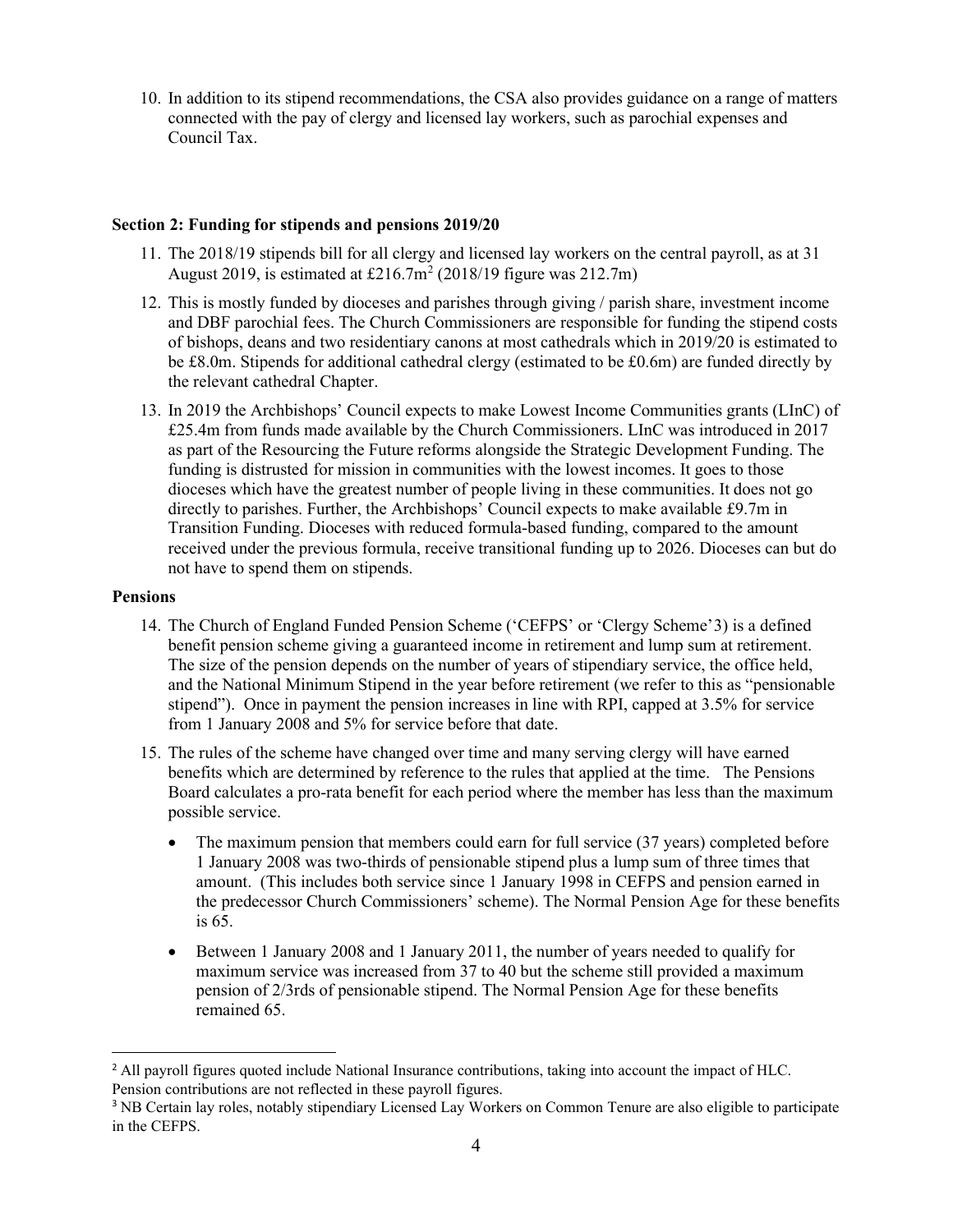- The maximum benefit that can be earned for those who joined CEFPS from 1 January 2011 is half of pensionable stipend, plus, a lump sum of three times that amount, after 41.5 years' service. Normal Pension Age increased to 68 for benefits earned at 2010.<sup>[4](#page-4-0)</sup>
- 16. Therefore, a member in stipendiary service both before and after 1 January 2011 will have a blend of benefits based on the service earned under each set of rules.
- 17. The cost of pension contributions is met from local sources and collected by the Pensions Board from the diocesan boards of finance.
- 18. The Pensions Board set the joint pension contribution rate in respect of past and future pensionable service as 39.9% of the previous year's NMS following the last triennial valuation at 31 December 2015. This comprises 32.8% for future service and 7.1% for past service deficit recovery. The deficit recovery period is set to run until 31 December 2022. The next triennial valuation is due at 31 December 2021, with provisional results due in Q2/3 2022.
- 19. Please note that the past service deficit is expressed and levied on a per capita basis because it is in practice very difficult to distinguish the past service liabilities and assets of each participating diocese. When comparing with other employment/pension arrangements it is important to remember that the CEFPS contribution rate a) includes past service as well as future contribution and b) is expressed in terms of the previous year's NMS, which is lower than actual stipend received.

### **Section 3: Stipend recommendations for 2019/20**

- 20. The key recommendations of the CSA, made in 2018, effective from 1st April 2019.
- National Minimum Stipend (NMS) of £24,770, an increase of 2% on the previous year.
- National Stipend Benchmark (NSB) of  $£26,470$  an increase of 2% on the previous year.
- Stipend for archdeacons appointed on or after 1 April 2004 of £36,100 and £37,500 for archdeacons appointed before 1 April 2004.

#### **Further recommendations**

- 21. Dioceses were encouraged to pay assistant staff between the NMS and the level for incumbents in the diocese, as appropriate.
- 22. A minimum Resettlement Grant payable in addition to the removal grant for all moves, should be £2,477.
- 23. First Appointment Grants: The CSA recommended that all stipendiary ministers should receive a First Appointment Grant of at least £2,477, in addition to the Resettlement Grant on the following two occasions: 1) when taking up a full-time stipendiary post as assistant curate, deacon, deaconess or licensed lay worker for the first time, and 2) when taking up an appointment as an incumbent or minister of incumbent status for the first time.
- 24. Stipends for bishops and cathedral clergy who were appointed on or after 1 April 2004 should be paid levels of stipend in accordance with the arrangements agreed by the Archbishops' Council for implementing the decision of the General Synod in November 2004. The CSA and the Church

<span id="page-4-0"></span><sup>&</sup>lt;sup>4</sup> As part of the 2011 changes the CEFPS was contracted back into the State Second Pension. The Basic State Pension and S2P were later replaced for members reaching State Pension Age from April 2016 by the new Single Tier State Pension, requiring 35 qualifying years to get the full amount. Analysis for the Pensions Task Group at the time suggested that, broadly, those over 40 at the time would be better off under the new State Pension provided they had sufficient qualifying service.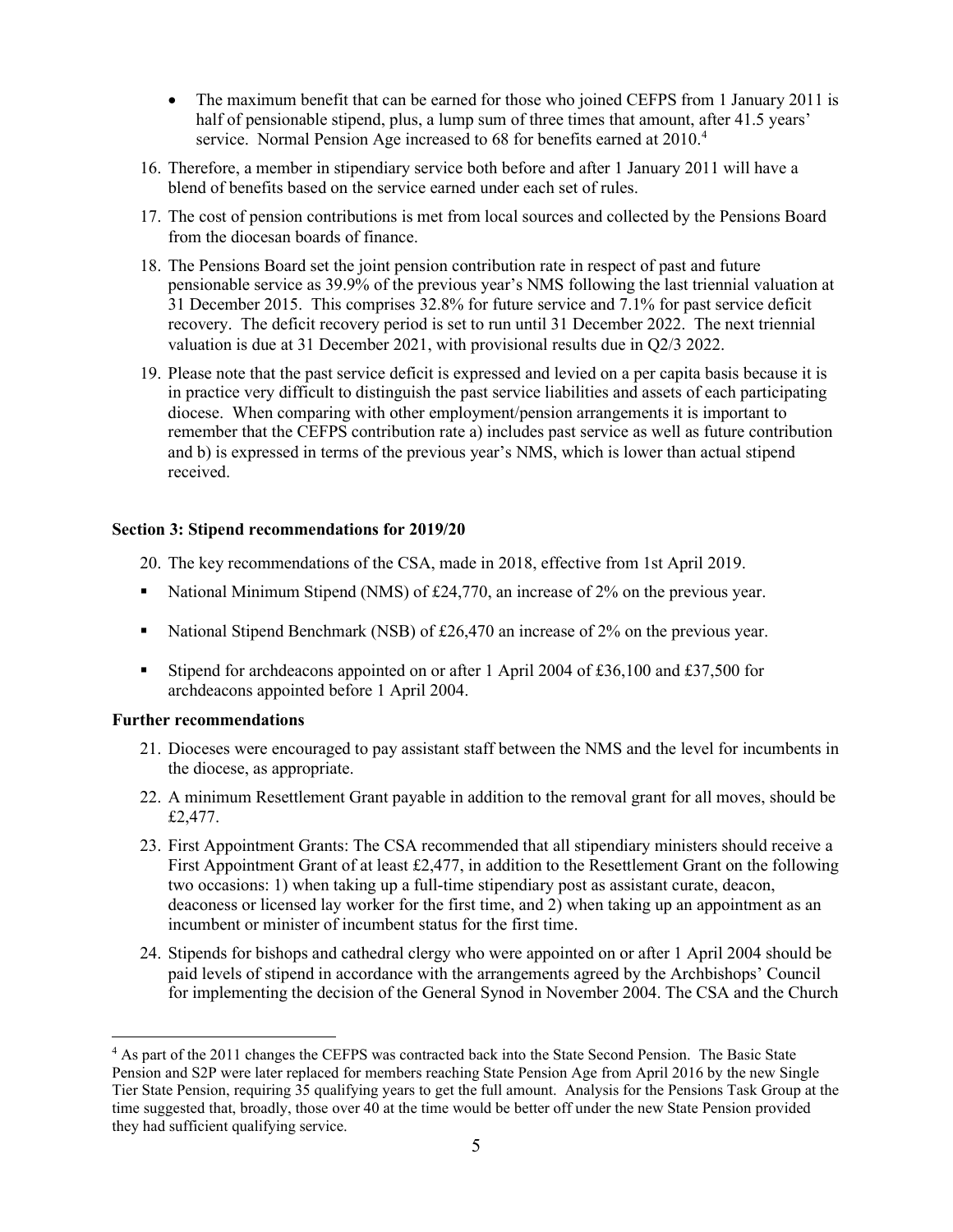Commissioners have agreed that, in future, the stipends of dignitaries and cathedral clergy will be increased in line with the increase in the NSB.

25. The CSA has ceased to provide a notional cost of housing figure, which estimated the additional amount clergy would have to earn, if they were to provide and maintain domestic accommodation (excluding office space) for themselves and their families, using national average figures. An Excel tool, indicated in Section 1, brings together housing related data sourced from the Office of National Statistics (ONS). It is updated annually by the CSA and provided to dioceses.

### **Stipends paid by the Church Commissioners for 2019/20**

26. Stipends for 2019/20 are shown below, including those for clergy appointed before 1 April 2004:

|                            | Senior Clergy starting on or after<br>1 April 2004    | Senior Clergy in equivalent or<br>higher paid post before April '04 |
|----------------------------|-------------------------------------------------------|---------------------------------------------------------------------|
| Archbishop of Canterbury   | £83,400                                               |                                                                     |
| Archbishop of York         | £71,470                                               |                                                                     |
| Bishop of London           | £65,510                                               |                                                                     |
| Diocesan Bishops           | £45,270                                               | £45,650                                                             |
| Suffragan Bishops          | £36,930                                               | £37,460                                                             |
| Deans                      | £36,930                                               | £37,460                                                             |
| <b>Residentiary Canons</b> | Same % increase as relevant<br>Diocesan Basic Stipend | £30,520                                                             |

#### **Section 4: Diocesan Stipend Levels in 2019/20**

- 27. In every diocese the **Diocesan Basic Stipend (DBS)** is defined as the stipend paid to the greatest number of clergy of incumbent status within the diocese. Of the 5,541 (5532 in 2018/19) incumbent status clergy paid through the Church Commissioners' central payroll at the time of reporting, 96% (96% in 2018/19) were paid at the level of the DBS.
- 28. The National Average Stipend (NAS) is an average of all the clergy receiving the Diocesan Basic Stipend weighted by the number of clergy receiving it in each diocese. At the time of reporting the **National Average Stipend** increased by £470 to **£26,700** (£26,230 in 2018/19).
- 29. The gap between the NAS and the NSB remained broadly unchanged at £260 (£280 in 2018/19). Dioceses are responsible for ensuring that no clergy are paid below the National Minimum Stipend.
- 30. The Diocesan Basic Stipends are shown at section five. A range of stipends were paid. The lowest was £25,860 (£610 below the NSB) and the highest was £28,444 (£1,974 above the NSB). The level paid to Archdeacons ranged from £35,400 to £37,674 compared with a national recommended figure of £36,100 for archdeacons appointed on or after 1 April 2004 and £37,500 for archdeacons appointed before 1 April 2004.
- 31. Apart from the stipend, the main elements of the clergy remuneration package are the provision of rent free housing for the better performance of the duties of office (including the payment of Council Tax, water charges, housing maintenance, and building insurance) and a noncontributory Church Pension. The CSA's stipends levels are set on the basis that housing is provided, and that costs relating to the provided housing (including rent, Council Tax, water charges, maintenance, and building insurance) are paid on behalf of clergy.
- 32. Under arrangements agreed with HM Revenue & Customs (HMRC) parochial clergy may receive part of their stipend paid free of tax and National Insurance as a contribution towards heating, lighting, cleaning and garden upkeep (HLC) costs.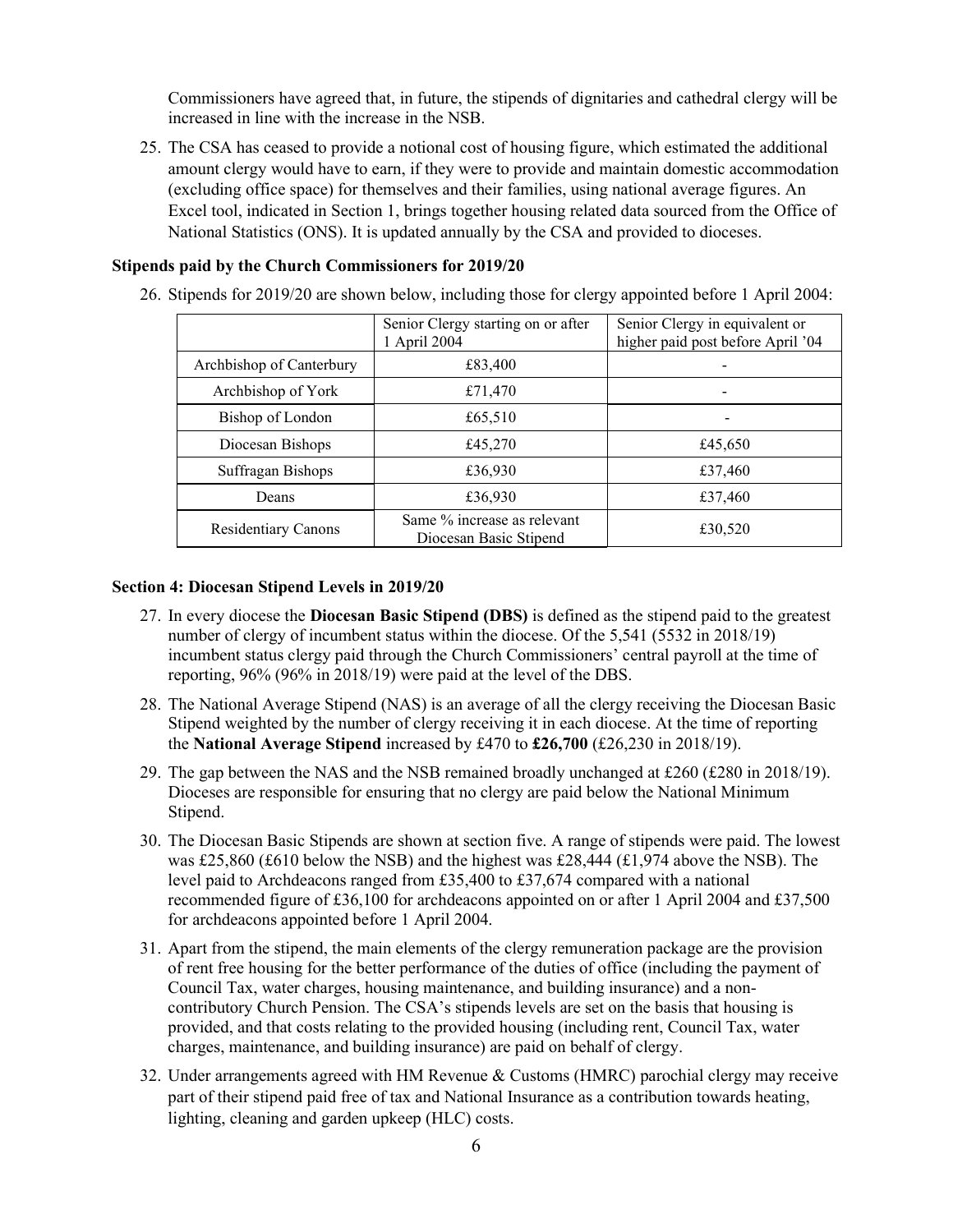33. In order to assess how clergy stipend compares with prices and wages, the CSA monitors increases in clergy stipends against inflation and average earnings. The table below shows how stipends since 2010 compare to inflation as measured by the Retail Price Index (RPI), Consumer Price Index (CPI) and other indices. RPI in the 12 months to August 2019 was 2.6% and CPI was 1.7%.

# **NMS, NSB and inflation**

34. The table below compares increases in NMS, NSB with those in inflation and the Office of National Statistics' Annual Survey of Hours and Earnings (ASHE)

| Year    | <b>NMS</b> from<br>1 April | Increase in<br><b>NMS</b> | <b>NSB</b><br>from 1<br>April | Increase<br>in NSB | NAS from 1<br>April | <b>NAS</b><br>Increase | <b>ASHE</b><br>$Increase -$<br>All | <b>ASHE</b><br><b>Increase</b><br>– Public | <b>RPI</b><br>Increase | <b>CPI</b><br>Increase |
|---------|----------------------------|---------------------------|-------------------------------|--------------------|---------------------|------------------------|------------------------------------|--------------------------------------------|------------------------|------------------------|
| 2010    | £20,430                    |                           | £22,470                       |                    | £22,570             |                        |                                    |                                            |                        |                        |
| 2011    | £21,370                    | 4.6%                      | £22,810                       | 1.5%               | £23,100             | 2.3%                   | $-0.2%$                            | 0.0%                                       | 4.6%                   | 3.1%                   |
| 2012    | £21,900                    | 2.5%                      | £23,270                       | 2.0%               | £23,580             | 2.1%                   | 1.5%                               | 1.6%                                       | 5.6%                   | 5.2%                   |
| 2013    | £22,340                    | 2.0%                      | £23,740                       | 2.0%               | £24,020             | 1.9%                   | 2.2%                               | 1.6%                                       | 2.6%                   | 2.2%                   |
| 2014    | £22,790                    | 2.0%                      | £24,210                       | 2.0%               | £24,520             | 2.1%                   | 0.1%                               | 1.0%                                       | 3.2%                   | 2.7%                   |
| 2015    | £23,250                    | 2.0%                      | £24,690                       | 2.0%               | £24,990             | 1.9%                   | 1.8%                               | 1.8%                                       | 2.3%                   | 1.2%                   |
| 2016    | £23,440                    | 0.8%                      | £25,060                       | 1.5%               | £25,373             | 1.5%                   | 2.2%                               | 0.7%                                       | 0.8%                   | $-0.1%$                |
| 2017    | £23,800                    | 1.5%                      | £25,440                       | 1.5%               | £25,750             | 1.5%                   | 2.2%                               | 0.9%                                       | 2.0%                   | 1.0%                   |
| 2018    | £24,280                    | 2.0%                      | £25,950                       | 2.0%               | £26,230             | 1.9%                   | 3.5%                               | 2.3%                                       | 3.9%                   | 3.0%                   |
| 2019    | £24,770                    | 2.0%                      | £26,470                       | 2.0%               | £26,700             | 3.0%                   | 2.9%                               | 3.8%                                       | 3.3%                   | 2.4%                   |
| 2020    | £25,265                    | 2.0%                      | £27,000                       | 2.0%               |                     |                        |                                    |                                            | 2.4%                   | 1.7%                   |
| 2010-19 | £4,340                     | 21.2%                     | £4,000                        | 17.8%              |                     |                        |                                    |                                            |                        |                        |
| 2010-20 | £4,835                     | 23.7%                     | £4,530                        | 20.2%              |                     |                        |                                    |                                            |                        |                        |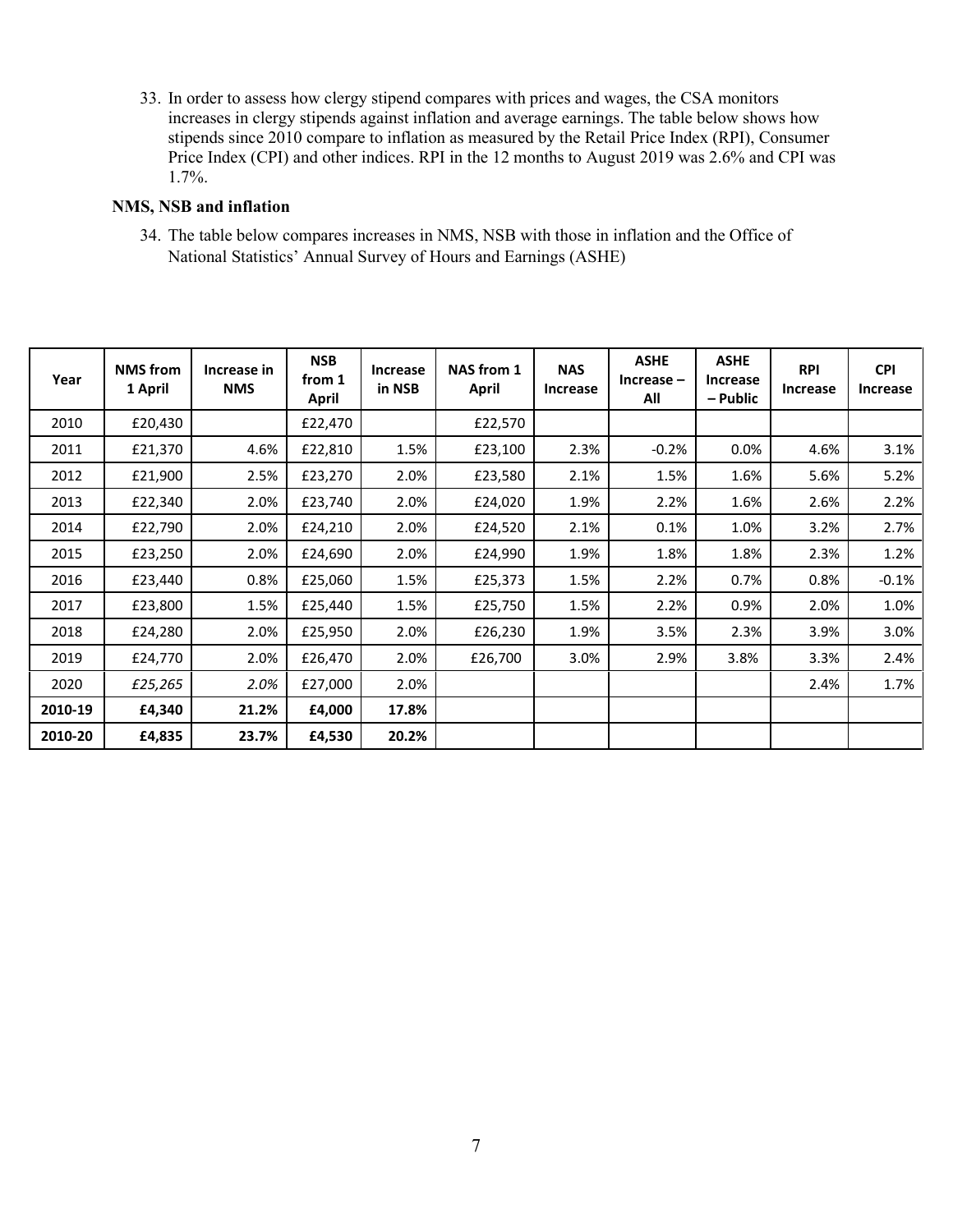# **Section 5: Diocesan Basic Stipends and Residentiary Canon Rates 2019/20**

| Diocese                  | Diocesan Basic Stipend<br>(DBS)<br>2019/20 | Residentiary canon rate<br>(post 2004)<br>2019/20 |
|--------------------------|--------------------------------------------|---------------------------------------------------|
| Bath & Wells             | 26,686                                     | 28,621                                            |
| Birmingham               | 26,130                                     | 28,206                                            |
| Blackburn                | 26,007                                     | 27,342                                            |
| Bristol*                 | 26,548                                     | 28,768                                            |
| Canterbury               | 26,470                                     | 29,603                                            |
| Carlisle                 | 26,420                                     | 27,235                                            |
| Chelmsford               | 26,880                                     | 28,763                                            |
| Chester                  | 26,037                                     | 27,343                                            |
| Chichester               | 26,890                                     | 29,054                                            |
| Coventry                 | 26,470                                     | 28,281                                            |
| Derby                    | 27,110                                     | 28,613                                            |
| Durham                   | 26,000                                     | 28,257                                            |
| Ely                      | 26,372                                     | 28,423                                            |
| Exeter                   | 26,640                                     | 28,764                                            |
| Gloucester               | 26,658                                     | 28,765                                            |
| Guildford                | 28,444                                     | 28,978                                            |
| Hereford*                | 25,860                                     | 28,503                                            |
| Leeds                    | 27,117                                     | 28,191                                            |
| Leicester                | 27,109                                     | 29,110                                            |
| Lichfield                | 26,230                                     | 28,550                                            |
| Lincoln                  | 26,890                                     | 29,033                                            |
| Liverpool                | 25,901                                     | 27,477                                            |
| London                   | 27,206                                     | 29,214                                            |
| Manchester               | 25,944                                     | 27,343                                            |
| Newcastle                | 25,937                                     | 28,085                                            |
| Norwich                  | 26,470                                     | 28,582                                            |
| Oxford                   | 27,415                                     | 29,339                                            |
| Peterborough             | 26,470                                     | 28,576                                            |
| Portsmouth               | 27,211                                     | 29,204                                            |
| Rochester                | 26,725                                     | 28,304                                            |
| St Albans                | 27,438                                     | 29,204                                            |
| St Edmundsbury & Ipswich | 26,068                                     | 28,149                                            |
| Salisbury                | 26,970                                     | 28,635                                            |
| Sheffield                | 26,337                                     | 28,333                                            |
| Southwark*               | 27,071                                     | 29,183                                            |
| Southwell & Nottingham   | 26,450                                     | 28,906                                            |
| Truro                    | 27,370                                     | 28,767                                            |
| Winchester               | 26,857                                     | 29,051                                            |
| Worcester                | 26,626                                     | 28,626                                            |
| York                     | 26,365                                     | 28,410                                            |

35. Diocesan Basic Stipends and Residentiary Canon Rates 2019/20

**\*** *Diocesan stipends change on 1 January each year, but residentiary canon stipends will change from 1 April*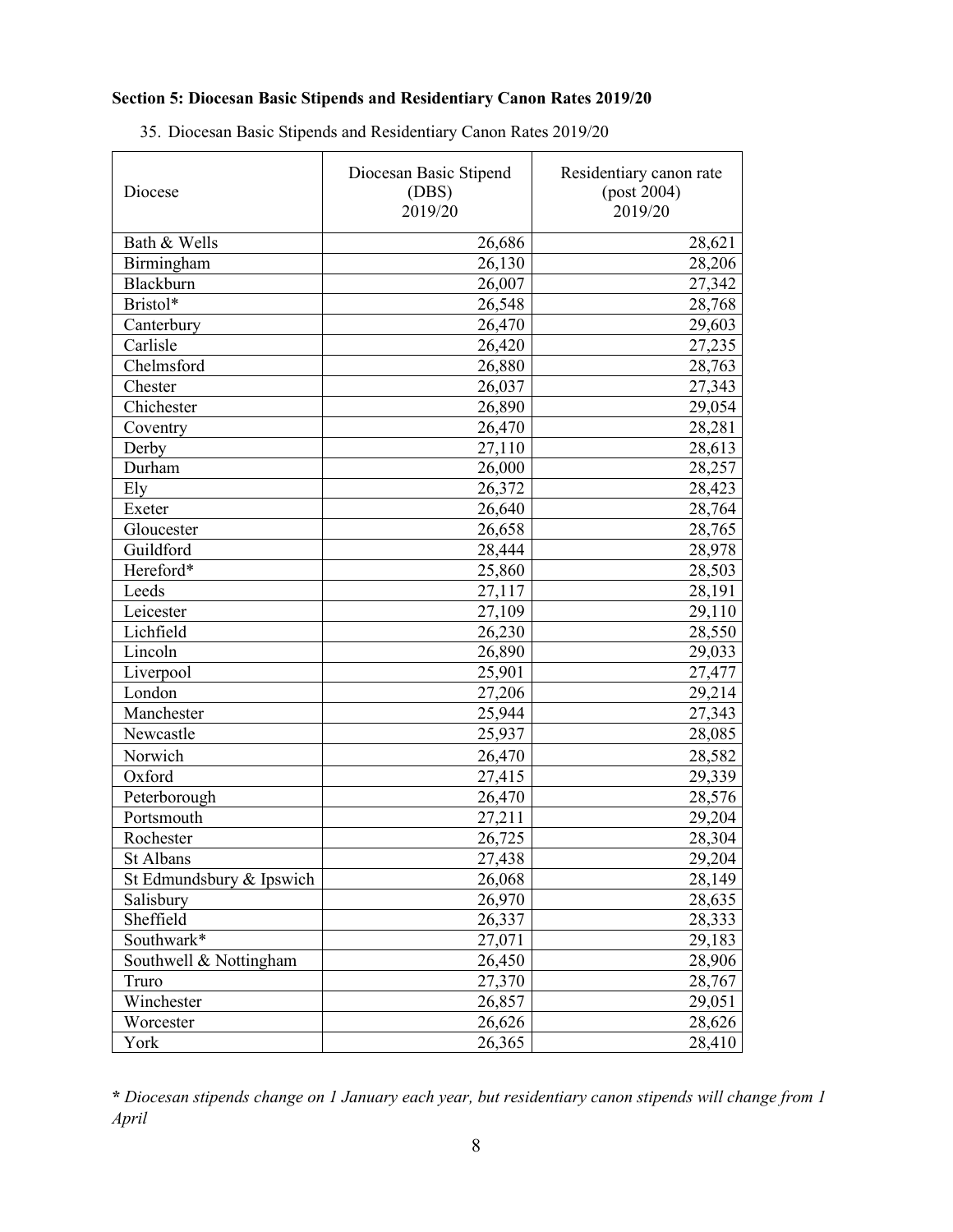### **Section 6: Stipend recommendations for 2020/21**

- 36. **The National Minimum Stipend (NMS) from 1 April 2020 has been set at £25,265**.
- 37. **The National Stipend Benchmark (NSB) from 1 April 2020 has been increased by 2% to £27,000**.
- 38. Recommendations for dignitaries and residentiary canons are based on the stipend levels they received in 2019/20 increased by the same increase as applied to the NSB.
- 39. Stipends are set on the basis that accommodation is provided free of rent, water charges, repairs and insurance and the Council Tax, and approved parochial expenses are fully reimbursed.<sup>[5](#page-8-0)</sup>

#### **Further recommendations to dioceses**

- 40. Dioceses are encouraged to pay assistant curates between the National Minimum Stipend and the level for incumbents in the diocese, as seems appropriate. These rates should also apply to Deacons and Licensed Lay Workers (including Church Army Evangelists engaged in the parochial ministry) who are officeholders.
- 41. A stipend of **£36,830 for archdeacons appointed on or after 1 April 2004** or, a stipend of **£38,250 for archdeacons appointed before 1 April 2004**. In cases where the archdeacon was receiving more than the post 2004 figure in his or her previous appointment, a receiving diocese has discretion to pay an enhanced stipend initially. However, it should reduce in a maximum period of three years until it reaches the post 2004 figure.
- 42. This means that an archdeacon in this position would receive the first reduction in stipend on appointment and subsequent reductions in the second and third years dated from the time of appointment. If an archdeacon appointed before 1 April 2004 moves to another archdeacon's post, he/she should continue to receive the stipend for an appointment before 1 April 2004.

### **Grants from 1 April 2019**

- 43. **Removal and Resettlement Grants**: The CSA recommends that when moving to a new appointment, every minister should be fully reimbursed for the cost of the removal and that the minimum Resettlement Grant payable in addition to the removal grant, for all moves, should be **£2,527**.
- 44. **First Appointment Grants**: The CSA recommends that all stipendiary ministers should receive a First Appointment Grant of at least **£2,527**. In addition to the Resettlement Grant on the following two occasions: 1) when taking up a full-time stipendiary post as assistant curate, deacon, deaconess or licensed lay worker for the first time, and 2) when taking up an appointment as an incumbent or minister of incumbent status for the first time. An archdeacon should receive the grant only if he or she had not previously received a First Appointment Grant as an incumbent or minister of incumbent status.

<span id="page-8-0"></span><sup>5</sup> Stipends are to be calculated in accordance with the method set out in The Remuneration of the Clergy GS 243 as updated by the CSA. (GS Misc 811). The calculation of stipend should include Guaranteed Annuities and Personal Grants (where still payable); parochial giving direct for stipend (including contributions towards the cost of heating, lighting and cleaning the parsonage house); Easter Offering (or Whitsun Offering where appropriate); fees (both parochial, if the clergy person has opted to continue to retain fees, and non-parochial); income net of expenses from chaplaincies; income net of expenses from public and education appointments; income from local trusts. It should not include spare-time earnings; spouse's earnings; private income; income from the informal letting of parsonage house rooms. (It will, however, be open to dioceses to make arrangements as regards the commercial letting of rooms on a significant scale (for example, in holiday areas).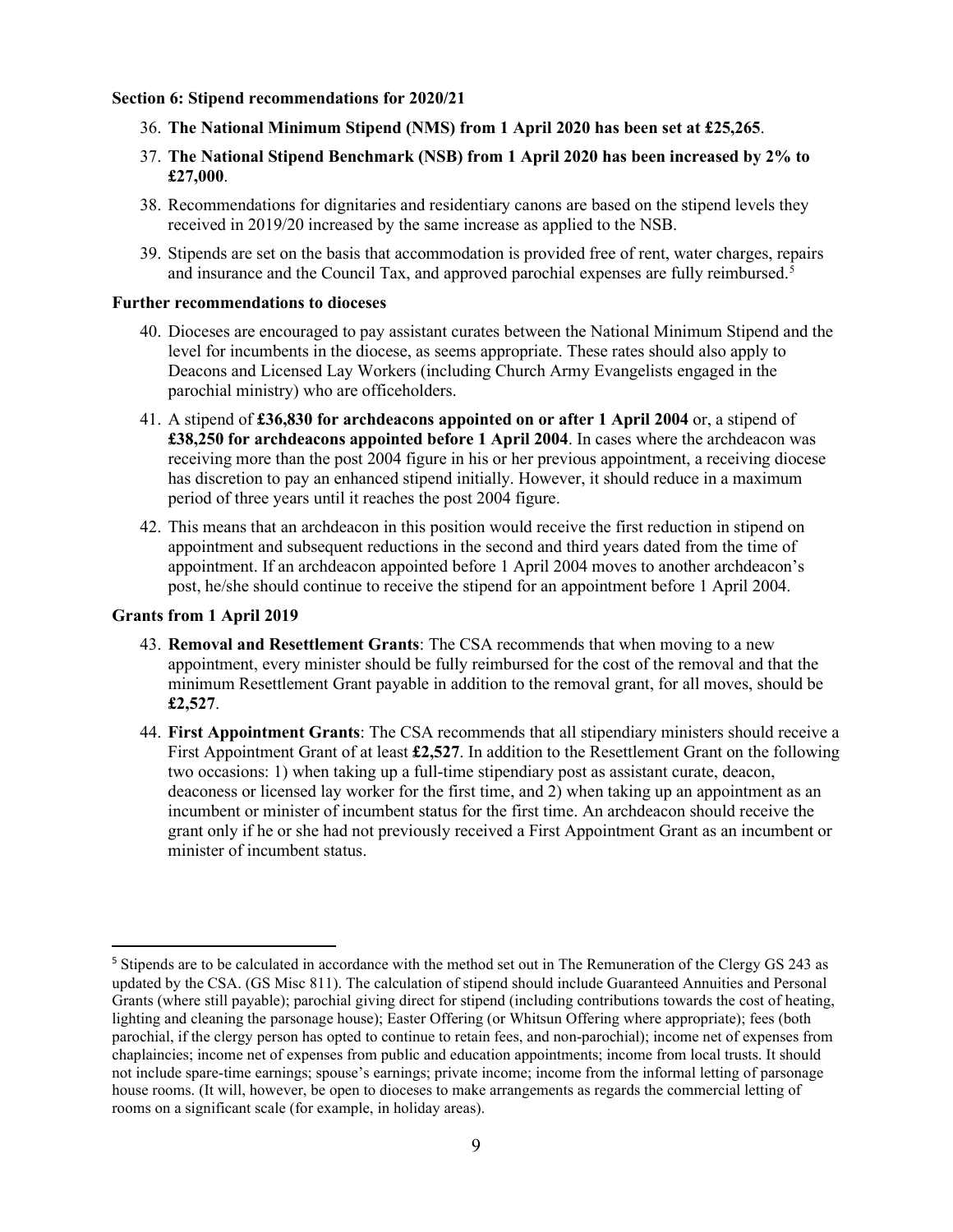# **Stipends for bishops and cathedral clergy for the year from April 2020**

|                             | Senior Clergy starting on or after<br>1 April 2004    | Senior Clergy in equivalent or<br>higher paid post before April '04 |
|-----------------------------|-------------------------------------------------------|---------------------------------------------------------------------|
| Archbishop of Canterbury    | £85,070                                               |                                                                     |
| Archbishop of York          | £72,900                                               |                                                                     |
| Bishop of London            | £66,820                                               |                                                                     |
| Diocesan Bishops            | £46,180                                               | £46,560                                                             |
| Suffragan Bishops           | £37,670                                               | £38,210                                                             |
| Deans                       | £37,670                                               | £38,210                                                             |
| <b>Residentiary Canons</b>  | Same % increase as relevant<br>Diocesan Basic Stipend |                                                                     |
| Increase from previous year | $2\%$                                                 | 2%                                                                  |

45. Stipends for bishops and cathedral clergy for the year from April 2020

46. The CSA, from time to time, issues guidance in relation to expenses. For current information please refer to the booklet *The Parochial Expenses of the Clergy 2017*, which is available on the Church of England website.

### **Stipends in the diocese of Europe**

47. In the Diocese in Europe chaplaincies (parishes) engage and pay their clergy directly. Archdeacons and chaplaincies are advised of the range of the stipends being paid by dioceses in England, and this forms the starting point for the establishment of a suitable salary in the chaplaincy concerned, taking account of the cost of living in the country concerned, and the number of hours which it is proposed are worked.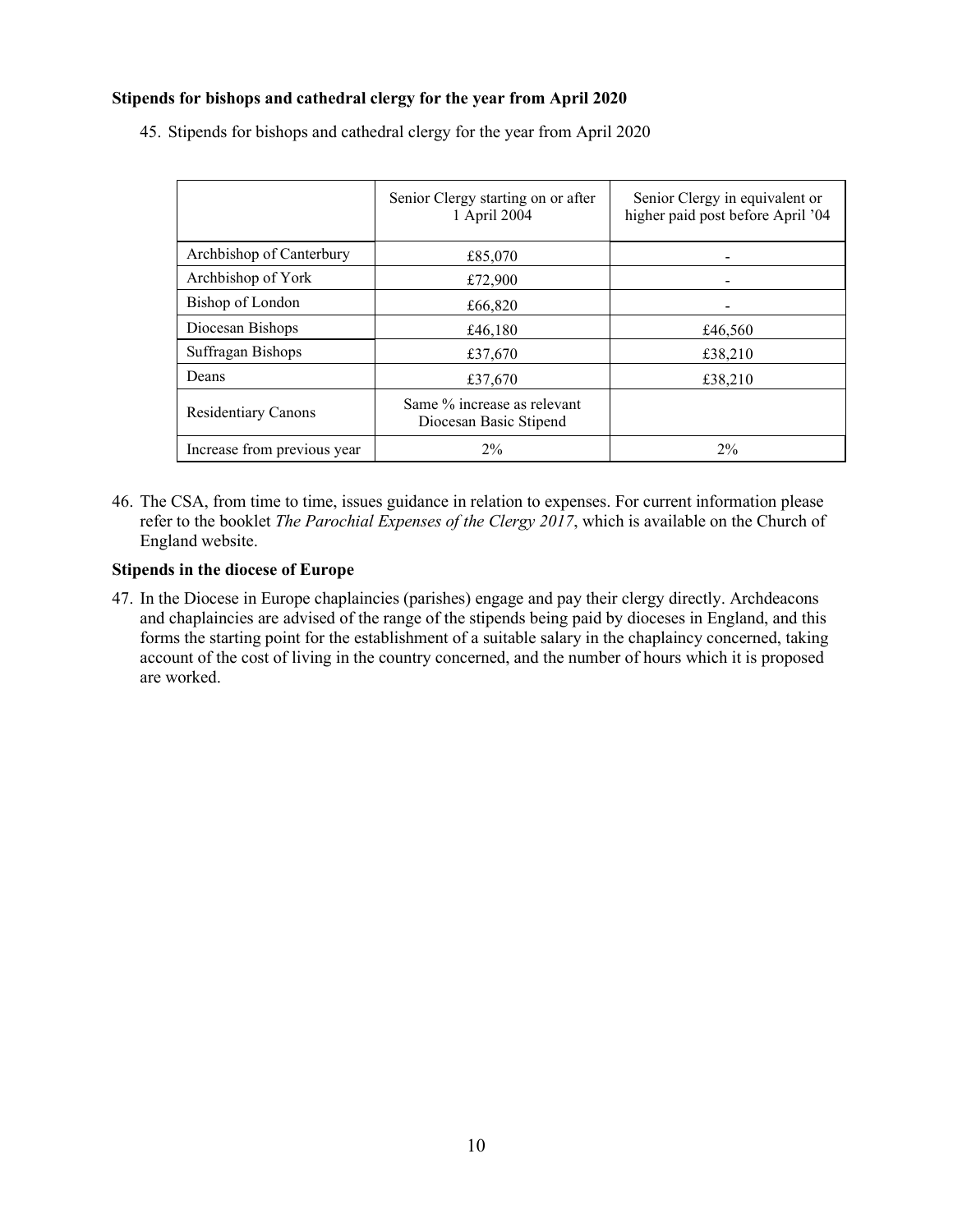### **Section 7: Stipends of dignitaries and residentiary canons**

### **The method of rounding down the stipends of dignitaries and residentiary canons from 1 April 2004, agreed by the Archbishops' Council**

- 48. The General Synod decided in November 2002 that the differentials paid to dignitaries and residentiary canons, expressed as multiples of the National Minimum Stipend (NMS), should be rounded down from their then levels. The extent of the rounding down and the way in which the new differentials should be introduced were discussed by the Deployment, Remuneration and Conditions of Service Committee and by the Board of Governors of the Church Commissioners and the Council agreed to recommend to the Church Commissioners, cathedral chapters and dioceses arrangements for dignitaries and residentiary canons from April 2004.
- 49. In 2010 the Archbishops' Council and the Commissioners decided to adopt a new approach, by linking increases in the stipends for dignitaries and residentiary canons to increases in the National Stipends Benchmark. There would be two levels for each post, one for clergy appointed on or after 1 April 2004, and one for those appointed before 1 April 2004.
	- a) Newly appointed clergy would be paid at the level for clergy appointed on or after 1 April 2004 unless immediately before their appointment they were in receipt of a stipend at a higher level. In this case, the Council recommended that a receiving diocese or cathedral should have discretion to enhance a person's stipend initially but then reduce it in equal steps during a maximum period of three years until it reached equivalence with the lower stipend attached to the new post. This means that a person in this position would receive the first reduction in stipend on appointment and two subsequent reductions in the second and third years dated from the time of appointment. Members of the senior clergy who move to posts with lower stipends should have as their target stipends the levels of stipend that have applied to those posts since 1 April 2004 except for those clergy moving within the same 'pay band' (diocesan bishops, deans, suffragan bishops, archdeacons and residentiary canons) who should retain their pre-1 April 2004 stipend level.
	- b) Stipends for bishops, deans, and archdeacons who were in post before 1 April 2004 should, from 2010, be increased by the lower of the Retail Price Index (RPI) or the increase in the NSB, until they reach the stipend of clergy who were appointed on or after 1 April 2004.
	- c) Following the withdrawal of Regional Stipends Benchmarks, the Board agreed that stipends for residentiary canons appointed after 1 April 2004 should be increased in line with each diocese's Diocesan Basic Stipend (DBS), subject to a maximum level. Owing to the time table for obtaining information from dioceses, rates from April this year cannot be included in this Report and will be shared with dioceses and published subsequently on the Church of England website.
	- d) Stipends for residentiary canons who were in post before 1 April 2004 should be increased by Retail Price Index (RPI), or the increase in the NSB (whichever is lower) only, until they reach the stipend of clergy who were appointed on or after 1 April 2004.
- 50. The measure of RPI to be used in calculating annual increases in stipends for existing postholders should be the actual RPI for the twelve months to the previous September.